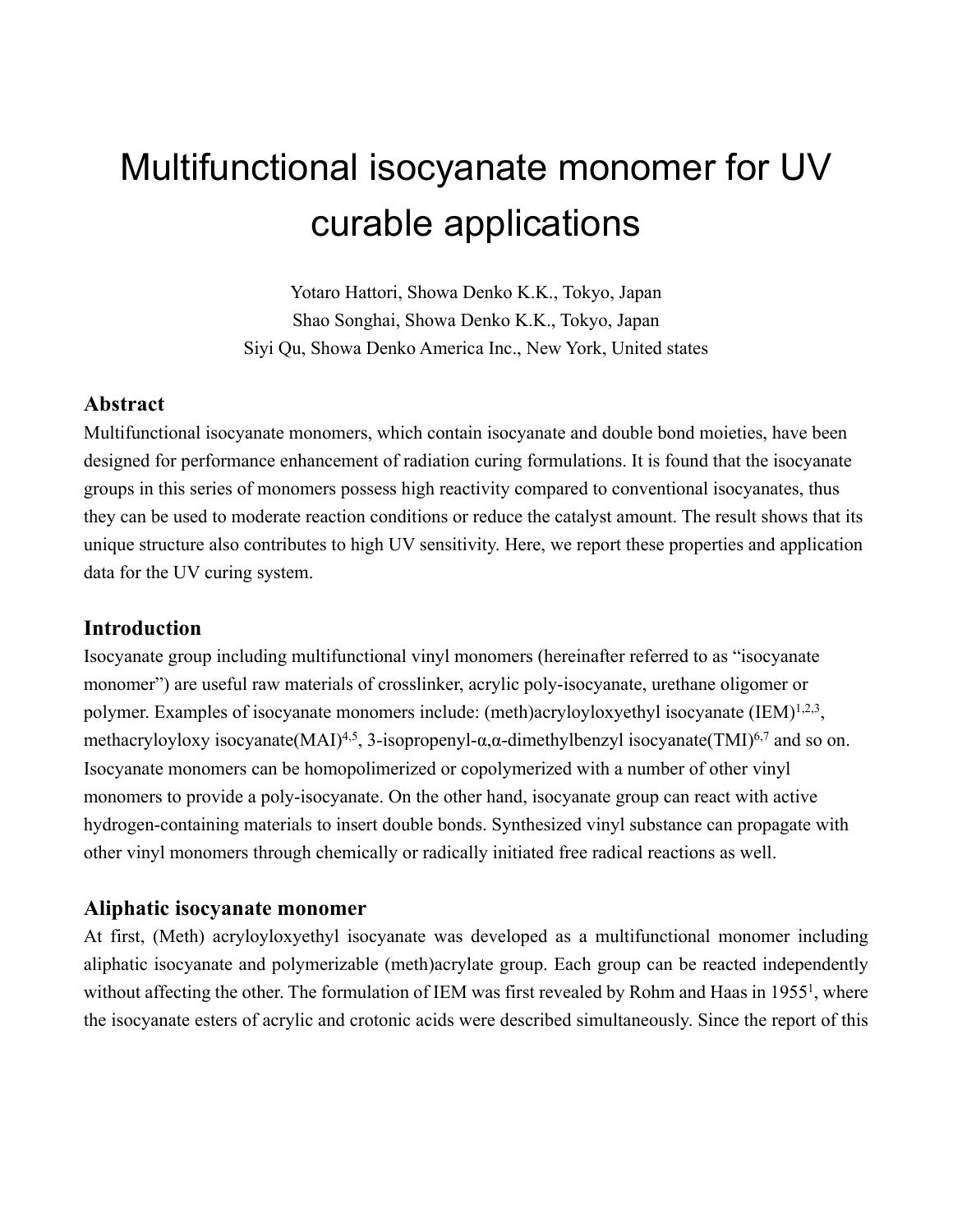

patent, many related studies had also been reported by various researchers<sup>8,9</sup>. The first commercial production of methacryloyloxyethyl isocyanate was developed by Dow Chemical via oxazoline chemistry using derivative of commercially available ethyl oxazoline<sup>3</sup>. With the increasing availability, more information has appeared in the literature, notably on coatings applications. Following this, the other aliphatic isocyanate monomers have developed<sup>10,11</sup>. Furthermore, application patent of dental<sup>12</sup>, contact lens<sup>13</sup>, UV repeal adhesive<sup>14</sup>, fluorine polymer<sup>15</sup>, color filter resin<sup>16</sup>, resist resin for printing plate<sup>17</sup>, adhesives<sup>18</sup>, resist resin for semiconductor<sup>19</sup>, Solder mask<sup>20</sup> etc. are reported. On the other hand, many types of aliphatic isocyanate monomer were developed, including  $MAI<sup>4,5</sup>, AOI<sup>2</sup>, BEI<sup>21</sup>, MOI<sup>-</sup>EG<sup>22</sup> (Fig. 1).$ 

## **Chemical property**

Reactivity of NCO group is greatly influenced by the electron-withdrawing property and steric hindrance of the adjacent substituents. Some examples of NCO group's reactivity data are showed as follows.

As for the reaction conditions, *n*-butanol was used 3 times more in molar ratio to that of the isocyanate monomer, in toluene solvent, at 60°C, without catalyst conditions. Conversion of NCO was analyzed by quantitatively measuring 2250cm-1 peak of NCO group in FT-RI. Generally, it is known that aromatic isocyanates show greater reactivity compared to aliphatic type. Here, the error due to reactivity differences of two NCO groups in di-isocyanate is ignored. As can be seen from the Fig. 2, MOI and AOI tend be more activecompared to the same type of primary aliphatic di-isocyanate "HDI". The high reactivity of MOI be resulted from the electronic factors or intramolecular interactions. The sequence of reactivities for IPDI, hydrogenated MDI, and TMI is thought to be affected by steric hindrance of NCO groups. MAI shows extremely high reactivity due to the effect of electron withdrawing property of the carbonyl group. This has been reported in some literatures already4.

With respect to copolymerizability, TMI is reported to be equivalent to  $\alpha$ -methylstyrene. MOI, AOI and MOI-EG can be also used in the same way as general (meth) acrylates. As an example, Table 1 shows the Q and e values of MOI, MAI, and TMI.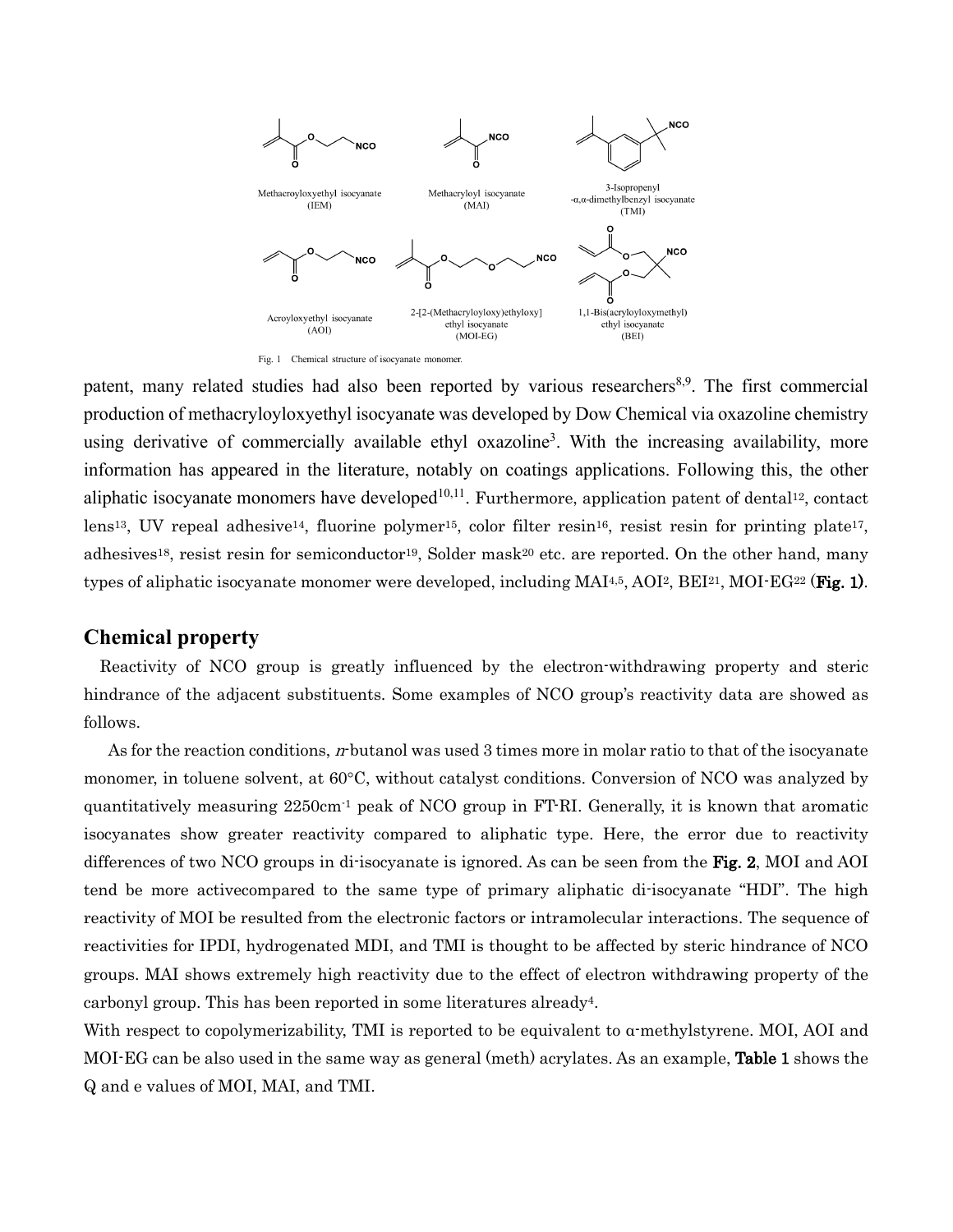

Fig. 2 Reactivity comparison of isocyanate groups

|            | <b>MOI</b> | MAI      | <b>TMI</b> |
|------------|------------|----------|------------|
| $r1*1$     | $0.49*2$   | $0.35*3$ | $0.72*4$   |
| $r2*1$     | $0.54*2$   | $0.77*3$ | $0.80*4$   |
|            | 0.74       | 0.52     | 2.26       |
| $\epsilon$ | 0.35       | 0.34     | $-1.54$    |

Table. 1 Parameter of Q and e score

#### **Urethane (meth) acrylate derivatives of isocyanate monomer**

As it's mentioned in introduction, isocyanate monomer possess two functional groups and therefore can be modified two ways depending on which functional group is reacted first. In here, we will discuss about properties of urethane acrylate which is prepared by reacting isocyanate part first. Urethane acrylate is known for toughness, low percentage of curing shrinkage and high chemical resistance. It is widely used as a radical curable resin for industrial materials, electronic materials and so on. In general, the radical reactivity of urethane (meth) acrylate is better than that of ester acrylate. This is because oxygen diffusion is inhibited due to the high cohesive force of urethane bonds that is causing higher viscosity of urethan acrylate<sup>23,24</sup>.

**Fig. 3** shows the conversion of unsaturated groups, when various curable monomers were mixed with a photoinitiator and irradiated with ultraviolet light, using a high-pressure mercury lamp as a light source under ambient condition. The conversion is quantified by using the FT-IR with a wavenumber at 810cm<sup>-1</sup>. As shown in the figure, in general, the conversion of ester acrylate follows acryl> methacryl. On the other hand, the urethane methacrylate prepared by using MOI has a similar reactivity compared to ester acrylate, despite the reactive group is a methacrylic. It shows the photosensitivity of urethane methacrylate using MOI is higher than using ester methacrylate.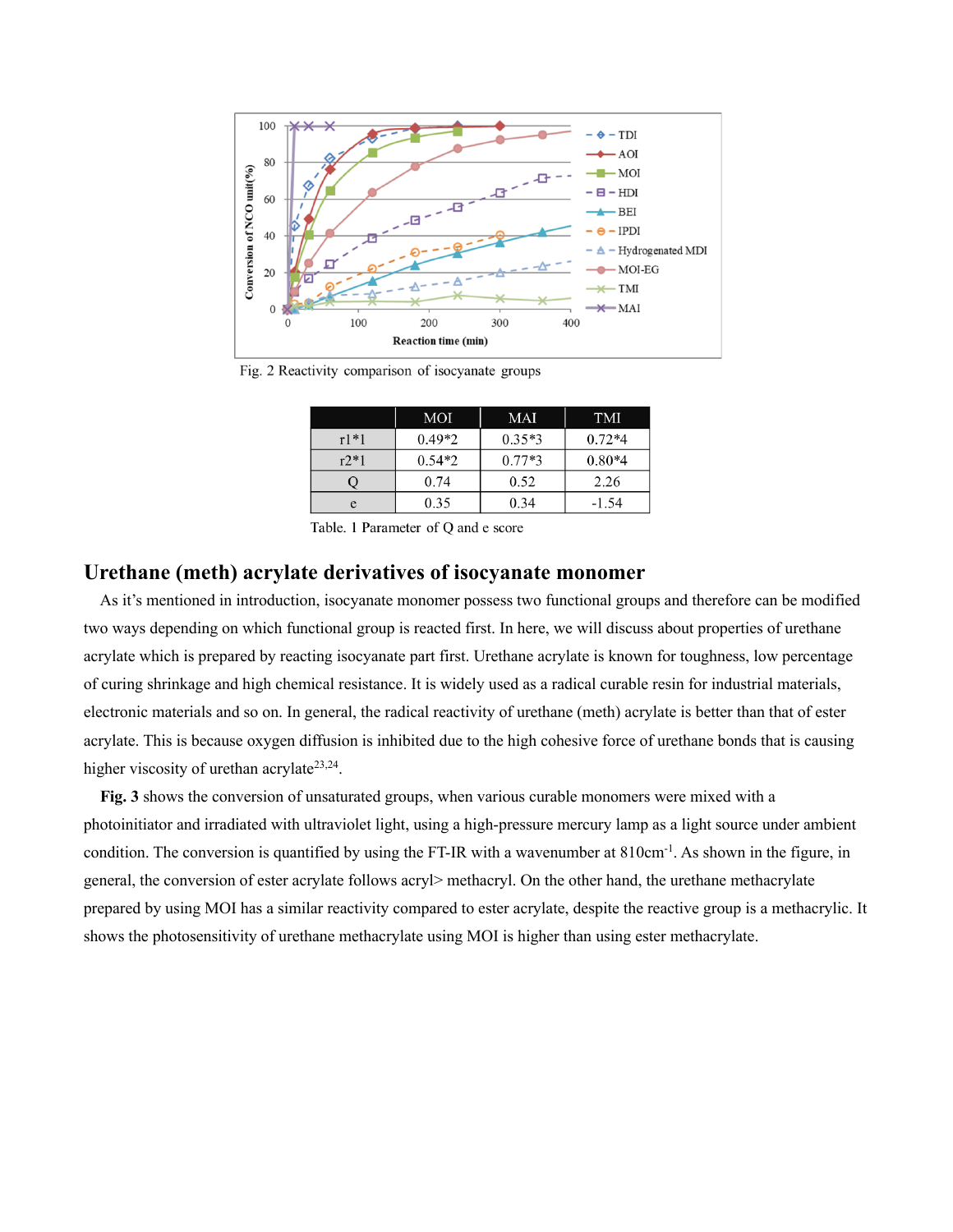

Comparison of reactivity under UV exposure. Fig.  $3$ 

#### **Acrylic resin including unsaturated group prepared by using isocyanate monomer**

Since isocyanate group has high reactivity to various activated hydrogen groups, it can even easily insert double bond to high molecular weight acrylic polyol. In here, we introduce UV repealing adhesives as the example and show the related features.

Since a polymer adhesive is required to have high peeling force and cohesive force, the polyacrylic adhesive is typically prepared with a high molecular weight (Mw, several hundreds or thousands kg mol<sup>-1</sup>, calculated by using the polystyrene reference). In turn, it is tough to insert double bond to this class of polymers, since they are highly viscous due to their own entanglement. In addition, steric hindrance of the polymers may make it difficult to further react with activated hydrogen group of the acrylic polymer. At first, we show the results of an attempt to synthesize polymer B as UV repeeling adhesive by inserting double bond using AOI.



Figure 4 synthesis of AOI adducted acryl polymer for UV re-peeling adhesive.

The finishing point of the urethanation was determined by tracking the remaining isocyanate group monitored by using the FT-IR. As a result, the peak of the NCO group was disappeared in 2 hours. Reaction scheme is shown in **Fig. 4**. Then, we confirmed irradiating UV light to the obtained polymer B decreased its peeling force. We performed the thin-film characterization using the following protocol: a composition containing the polymer B and crosslinker are coated on a 50μm PET film with a dry film thickness of 30μm. Then, the peeling force after curing at  $40^{\circ}$ C for 3 days was initially measured, and was compared to the peeling force value after irradiating a predetermined amount of UV light. As a result,